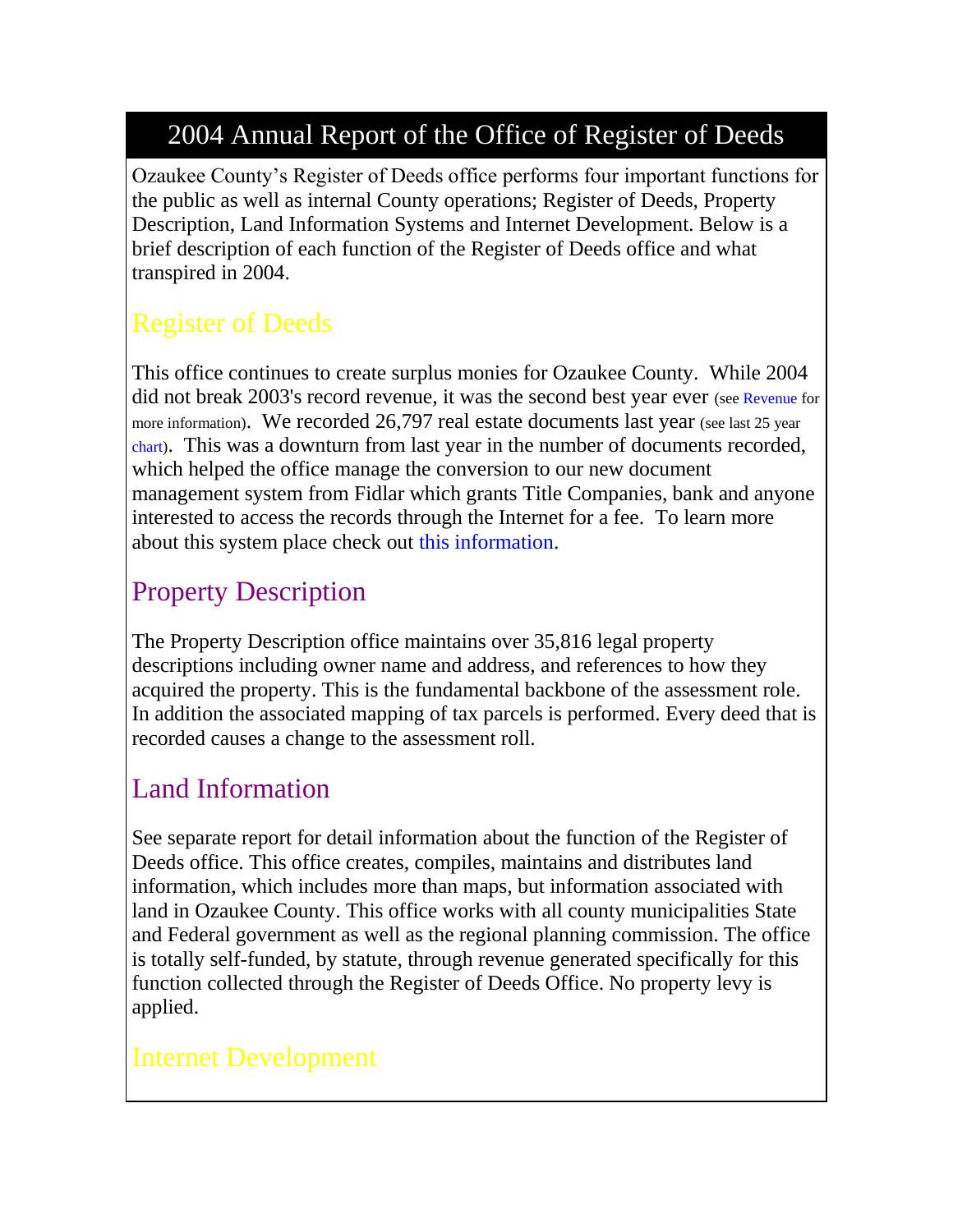This function of the office not only develops and maintains the Ozaukee County website, but also develops and maintains websites for the following:

- [City of Port Washington](http://www.ci.port-washington.wi.us/)
- [Interurban Trail](http://www.interurbantrail.us/)
- [Master Gardener](http://www.co.ozaukee.wi.us/MasterGardener/Index.htm)
- [Ozaukee County 4-H](http://www.co.ozaukee.wi.us/4H/index.htm)
- [Ozaukee County Historical Society](http://www.co.ozaukee.wi.us/OCHS/Index.htm)
- [Ozaukee Interurban Trail](http://www.interurbantrail.us/index2.htm)
- [Ozaukee Tourism](http://www.ozaukeetourism.com/)
- [Ozaukee/Washington Collective Bargaining Agreements](http://www.co.ozaukee.wi.us/CollectiveBargainingAgreements/Index.htm)
- [Town of Cedarburg](http://www.town.cedarburg.wi.us/)
- [Town of Fredonia](http://www.co.ozaukee.wi.us/TownFredonia/Index.htm)
- [Ulao Creek Partnership](http://www.ulaocreek.org/)
- [Village of Belgium](http://www.village.belgium.wi.us/)
- [Village of Newburg](http://www.village.newburg.wi.us/)
- [Wisconsin Association of County Officers](http://www.co.ozaukee.wi.us/WACO/)
- [Wisconsin Real Property Listers Association](http://www.co.ozaukee.wi.us/wrpla/index.htm)
- [Wisconsin Register of Deeds Association](http://www.wrdaonline.org/)
- [Wisconsin Land Information Association](http://www.wlia.org/)

As you can tell this facet of the office continues to grow each year. We currently have about 1500 visitors weekly to Ozaukee County's website and this continues to grow. For more statistical information on the Ozaukee County's website see both the Technology Resource and Land Information report.

Sincerely

*Ronald A. Voigt*

- Register of Deeds
- Land Information Administrator
- Webmaster

#### Documents Recorded the last 25 Years